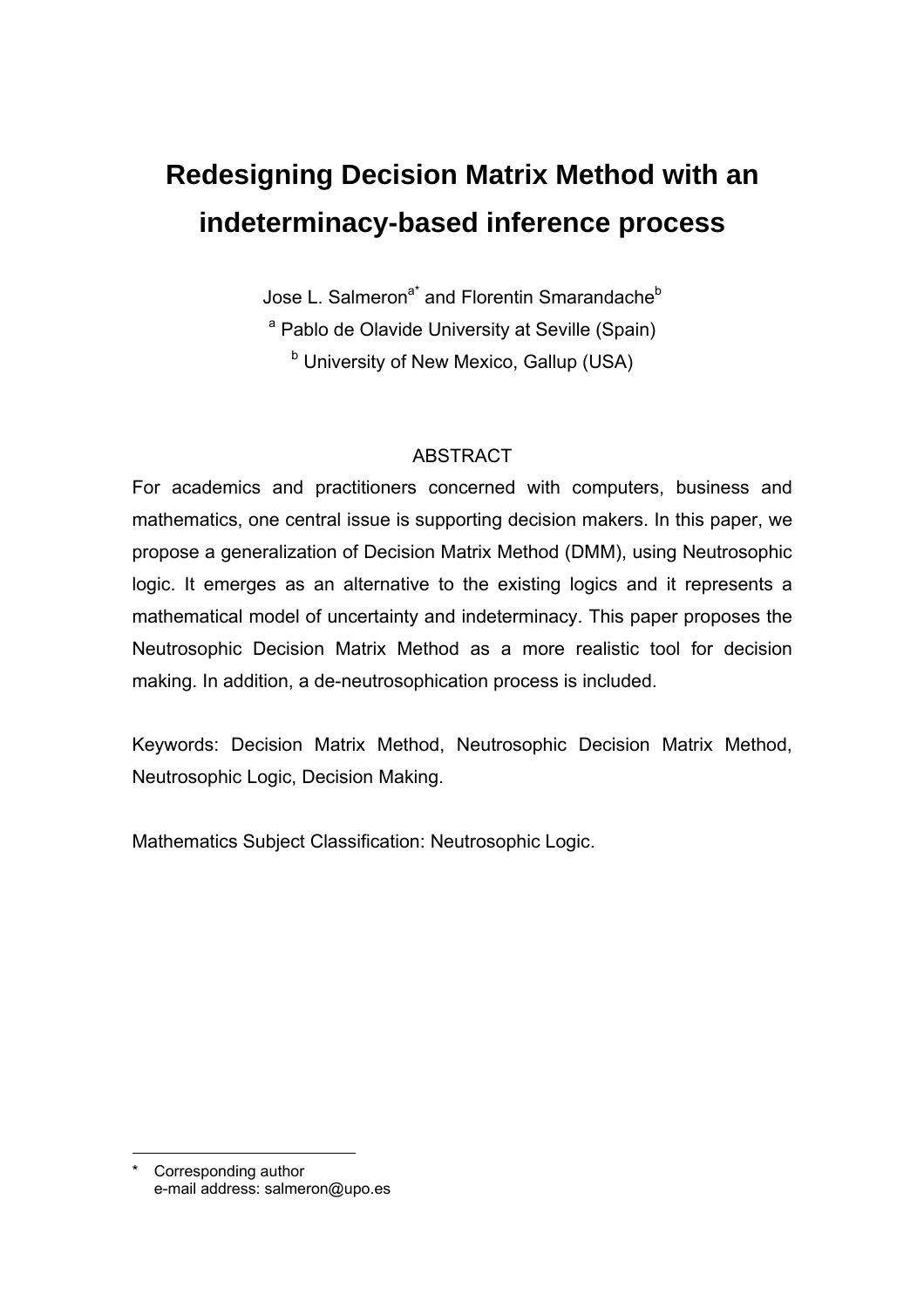### **1. INTRODUCTION**

For academics and practitioners concerned with computers, business and mathematics, one central issue is supporting decision makers. In that sense, making coherent decisions requires knowledge about the current or future state of the world and the path to formulating a fit response (Zack, 2007).

The authors propose a generalization of Decision Matrix Method (DMM), or Pugh Method as sometimes is called, using Neutrosophic logic (Smarandache, 1999). The main strengths of this paper are two-folds: it provides a more realistic method that supports group decisions with several alternatives and it presents a de-neutrosophication process. We think this is an useful endeavour.

The remainder of this paper is structured as follows: Section 3 reviews Decision Matrix Method; Section 3 shows a brief overview of Neutrosophic Logic and proposes Neutrosophic Decision Matrix Method and de-neutrosophication process; the final section shows the paper's conclusions.

### **2. DECISION MATRIX METHOD BACKGROUND**

Decision Matrix Method (DMM) was developed by Stuart Pugh (1996) as an approach for selecting concept alternatives. DMM is a method (Murphy, 1979) that allows decision makers to systematically identify and analyze the strength of relationships between sets of information. This technique is especially interesting for looking at large numbers of factors and assessing each relative importance. Furthermore, DMM is a method for alternative selection using a scoring matrix. DMM is often used throughout planning activities to select product/service features and goals and to develop process stages and weight options.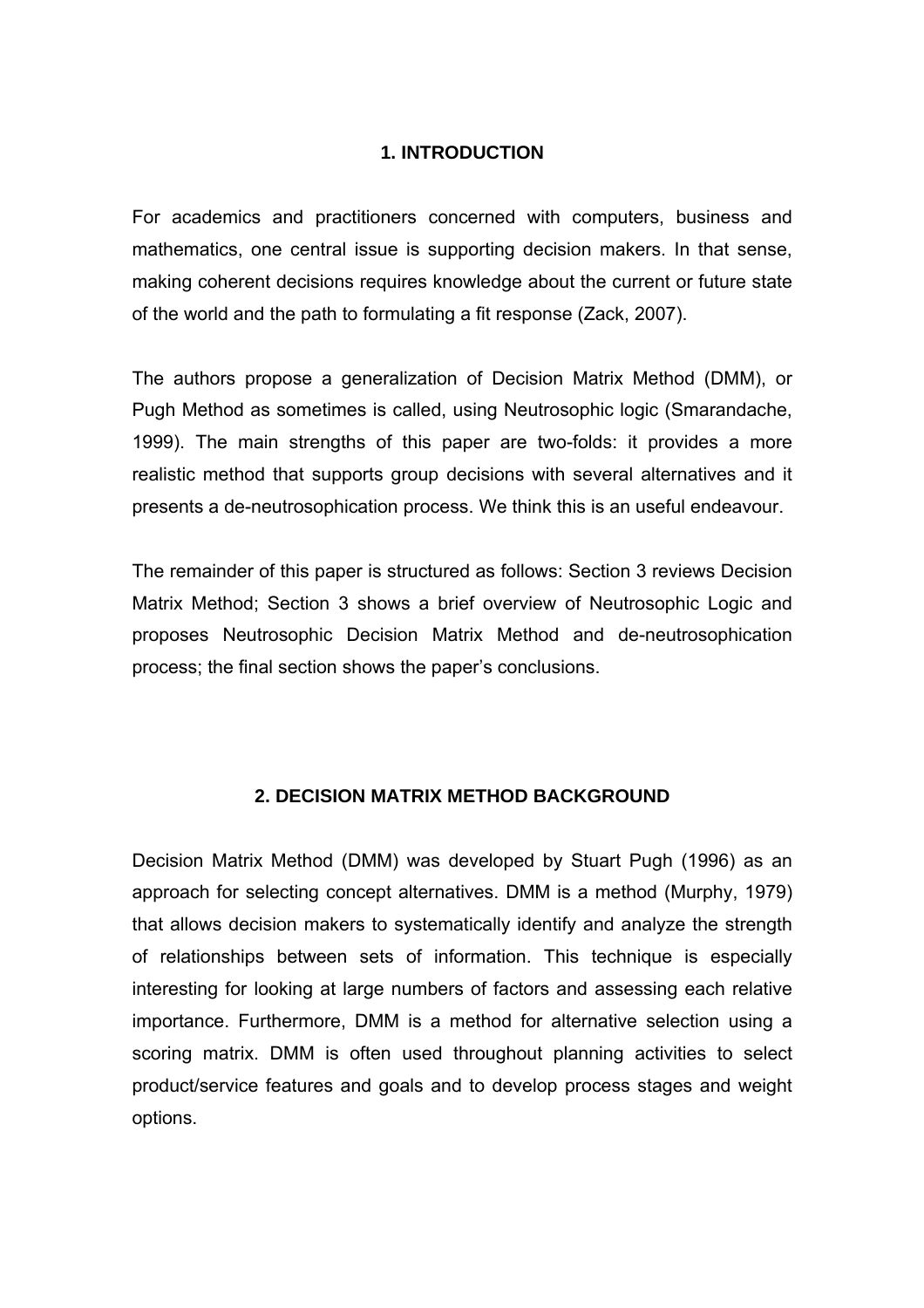DMM is briefly exposed. At the first time an evaluation team is established. Firstly, the team selects a list of weighted criteria and then evaluates each alternative against the previous criteria. That election could be done using any technique or mix of them (discussion meetings, brainstorming, and so on). This one must be refined in an iterative process.

The next step is to assign a relative weight to each criterion. Usually, ten points are distributed among the criteria. This assignment must be done by team consensus. In addition, each team member can assign weights by himself, then the numbers for each criterion are added for a composite criterion weighting.

Follow that, L-shaped matrix is drawn. This kind of matrix relates two groups of items to each other (or one group to itself). In the last step, the alternatives are scored relative to criteria.



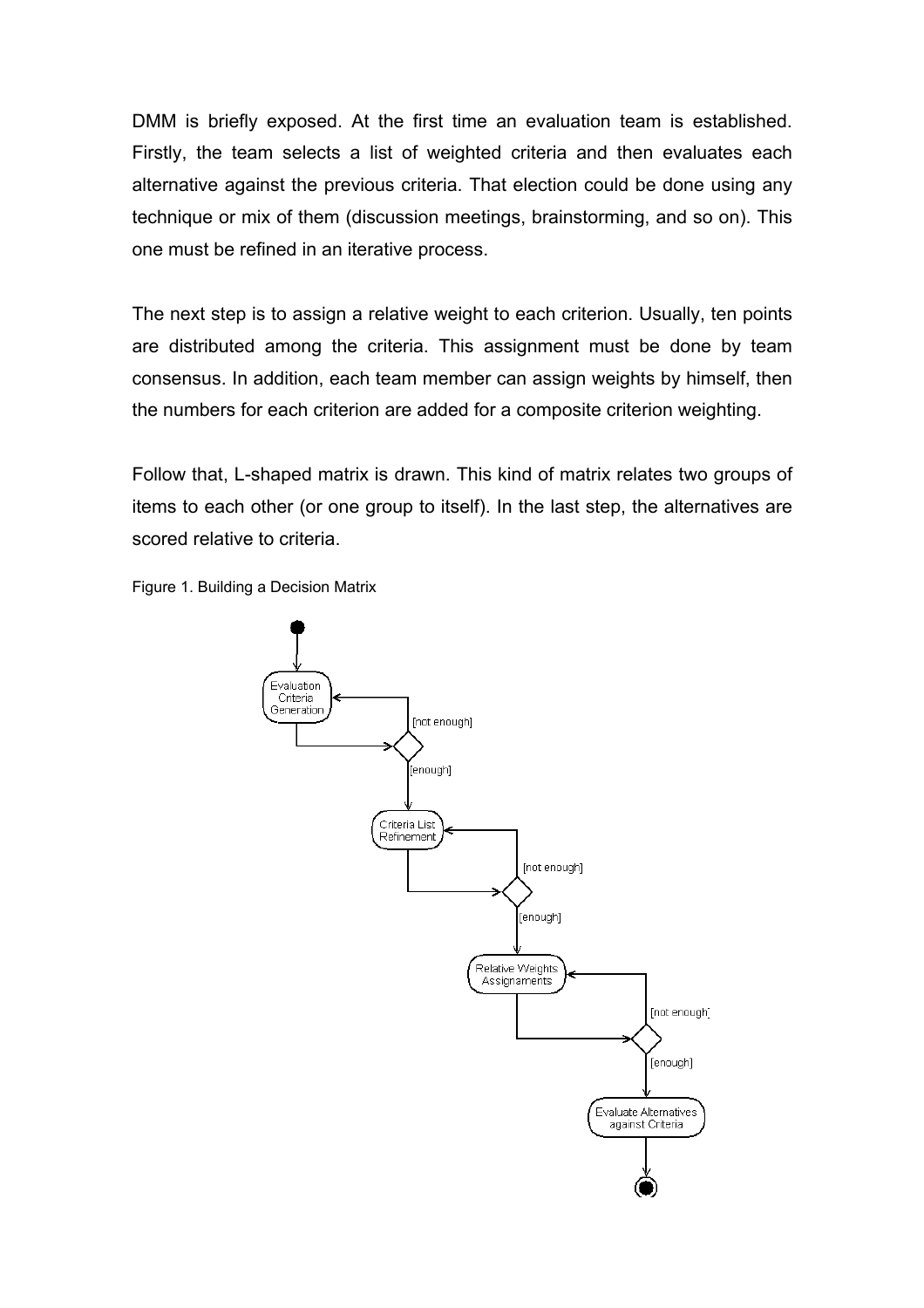Some options are showed in Table 1.

Table 1. Assessing alternatives

|   | Method                                                                                                                                                                        | Values range                                                                                  |
|---|-------------------------------------------------------------------------------------------------------------------------------------------------------------------------------|-----------------------------------------------------------------------------------------------|
|   | Rating scale for each alternative.                                                                                                                                            | For example<br>${1 = low, 2 = medium, 3 = high}$                                              |
|   | For each criterion, rank-order all alternatives according<br>to each fits the criterion.                                                                                      | Order them with 1 being the<br>option that is least fit to criterion.                         |
| 3 | Establish a reference. It may be one of the alternatives<br>or any current product/service. For each criterion, rate<br>each other alternative in comparison to the baseline. | For example:<br>Scores of<br>${-1}$ =worse, 0=same, +1=better}<br>Wider scales could be used. |

At the end, multiply each alternative's rating by its weight. Add the points for each alternative. The alternative with the highest score will be the team's proposal.

Let C be the criteria vector of a DMM.  $C = (c_1, c_2, ..., c_n)$  where  $c_i$  belongs to the criteria dominion of the problem and n is the total number of criteria.

Let W be the weights criteria vector of a DMM.  $W = (w_1, w_2, ..., w_n)$  where  $w_j \in [0,N) \mid N \neq \infty$ .

Let A<sub>i</sub> be the rating vector of i alternative.  $A_i = (a_1, a_2, ..., a_n)$  where  $a_m \in \{-1,0,1\}$ .

Consider the matrix D be defined by  $D = (a_{ij})$  where  $a_{ij}$  is the rating of alternative i to the criterion j,  $a_{ij} \in \{-1,0,1\}$ . D is called the rating matrix of the DMM.

Consider the vector S be defined by  $S = W \times D$ , being  $D = (s_1, s_2, ..., s_m)$  where  $s_k$ is the product of weight i by alternative j and m is the number of alternatives.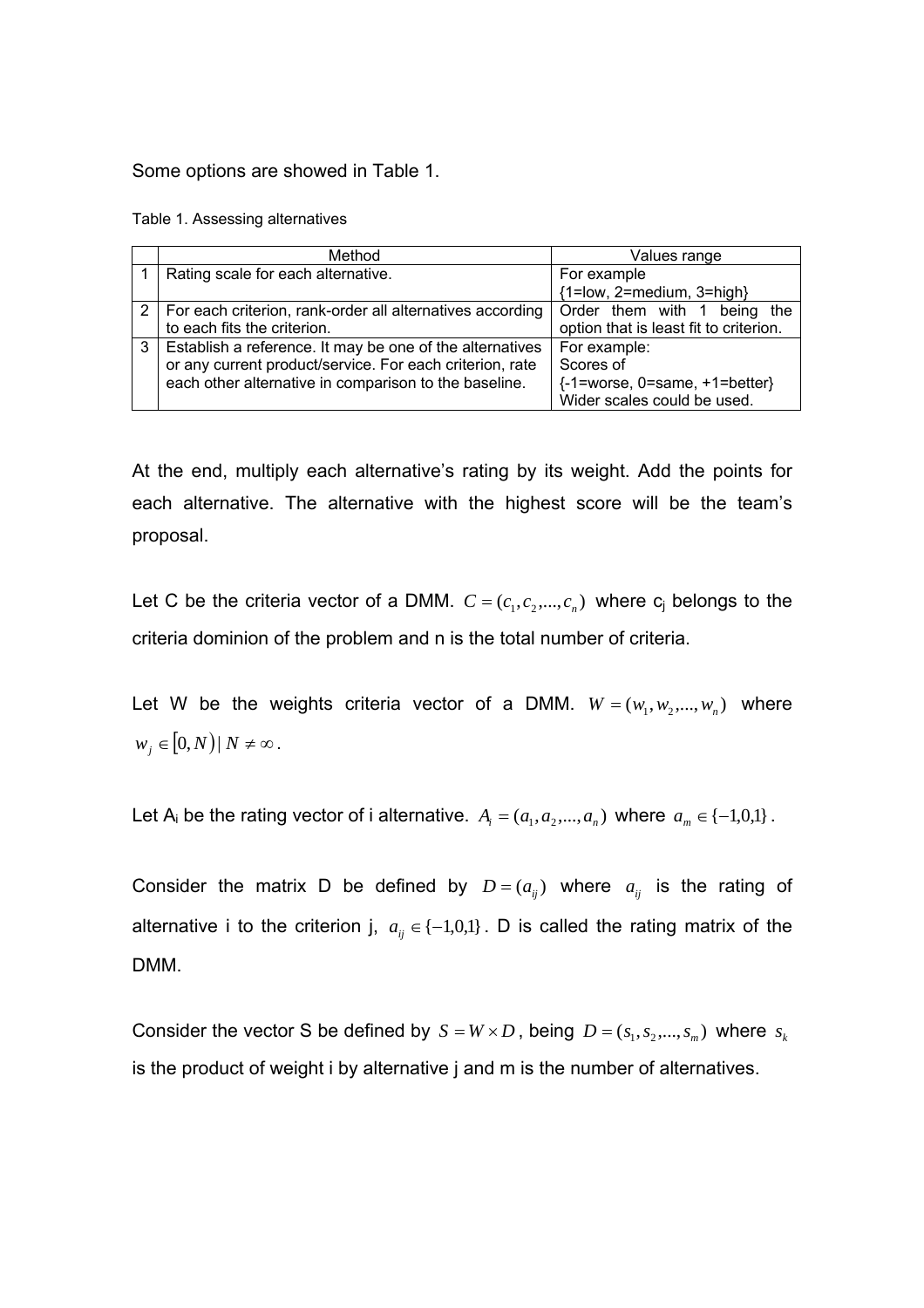$$
(s_1 \quad s_2 \quad \dots \quad s_m) = (w_1 \quad w_2 \quad \dots \quad w_n) \times \begin{pmatrix} a_{11} & \dots & a_{m1} \\ a_{12} & \dots & a_{m2} \\ \dots & \dots & \dots \\ a_{1n} & \dots & a_{mn} \end{pmatrix}
$$

The highest  $s_k$  will be the team's proposal for the problem analyzed. Additionally, alternatives have been ranked by the team.

It is important to note that  $s_k$  measures only rate of alternative j respect to weight i, till now any scholar has not contemplated the indeterminacy of any relation between alternatives and criteria.

When we deal with unsupervised data, there are situations when team can not to determine any rate. Our proposal includes indeterminacy in DMM generating more realistic results. In our opinion, including indeterminacy in DMM is an useful endeavour.

#### **3. NEUTROSOPHIC LOGIC FUNDAMENTALS**

Neutrosophic Logic (Smarandache, 1999) emerges as an alternative to the existing logics and it represents a mathematical model of uncertainty, and indeterminacy. A logic in which each proposition is estimated to have the percentage of truth in a subset T, the percentage of indeterminacy in a subset I, and the percentage of falsity in a subset F, is called Neutrosophic Logic. It uses a subset of truth (or indeterminacy, or falsity), instead of using a number, because in many cases, humans are not able to exactly determine the percentages of truth and of falsity but to approximate them: for example a proposition is between 30-40% true.

The subsets are not necessarily intervals, but any sets (discrete, continuous, open or closed or half-open/ half-closed interval, intersections or unions of the previous sets, etc.) in accordance with the given proposition. A subset may have one element only in special cases of this logic. It is imperative to mention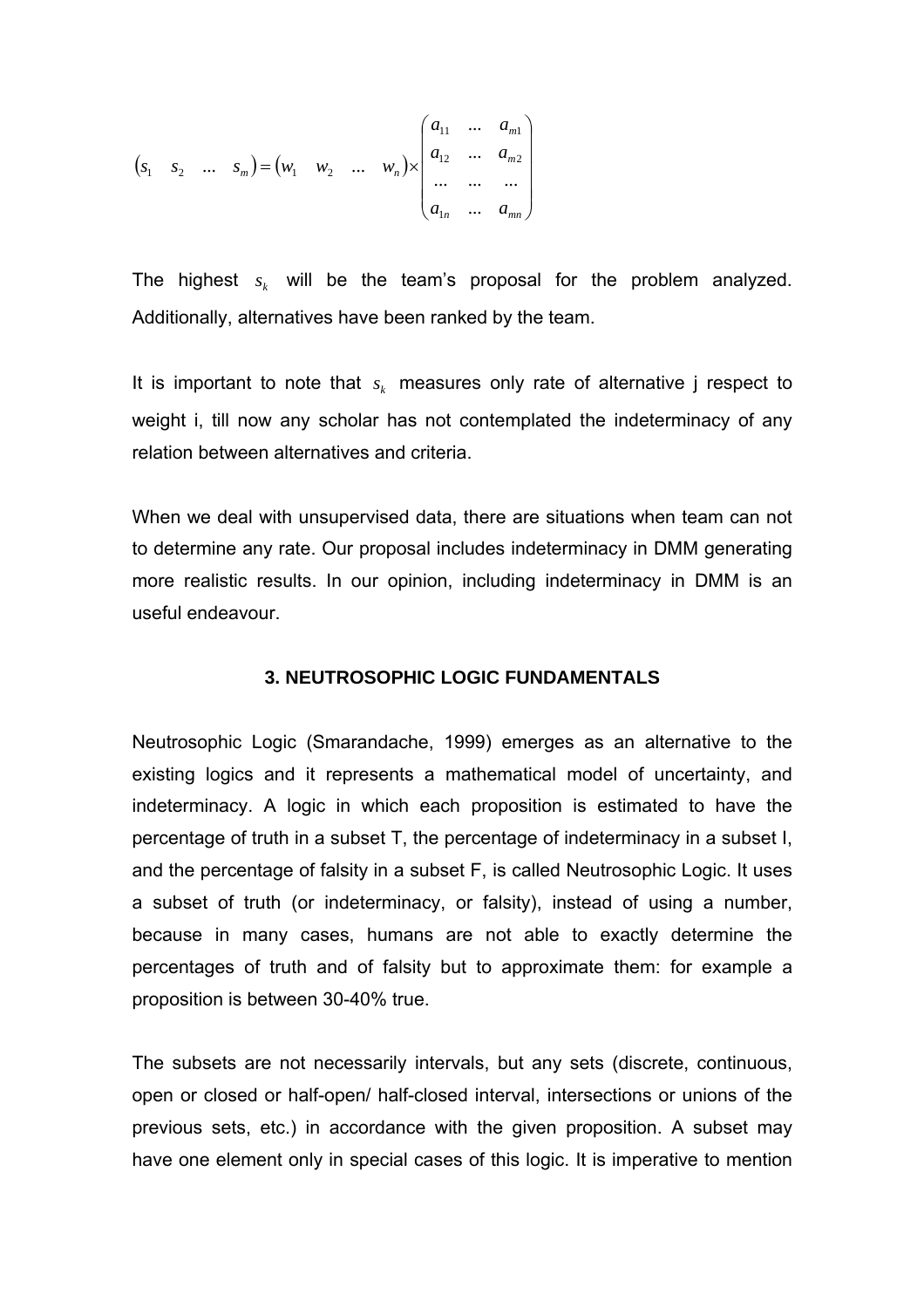here that the Neutrosophic logic is a strait generalization of the theory of Intuitionist Fuzzy Logic.

According to Ashbacher (2002), Neutrosophic Logic is an extension of Fuzzy Logic (Zadeh, 1965) in which indeterminacy is included. It has become very essential that the notion of neutrosophic logic play a vital role in several of the real world problems like law, medicine, industry, finance, IT, stocks and share, and so on. Static context of Neutrosophic logic is showed in Figure 2.





Fuzzy theory measures the grade of membership or the non-existence of a membership in the revolutionary way but fuzzy theory has failed to attribute the concept when the relations between notions or nodes or concepts in problems are indeterminate. In fact one can say the inclusion of the concept of indeterminate situation with fuzzy concepts will form the neutrosophic concepts. In NL each proposition is estimated to have the percentage of truth in a subset T, the percentage of indeterminacy in a subset I, and the percentage of falsity in a subset F.

We use a subset of truth (or indeterminacy, or falsity), instead of a number only, because in many cases we are not able to exactly determine the percentages of truth and of falsity but to approximate them: for example a proposition is between 30-40% true and between 60-70% false, even worst: between 30-40%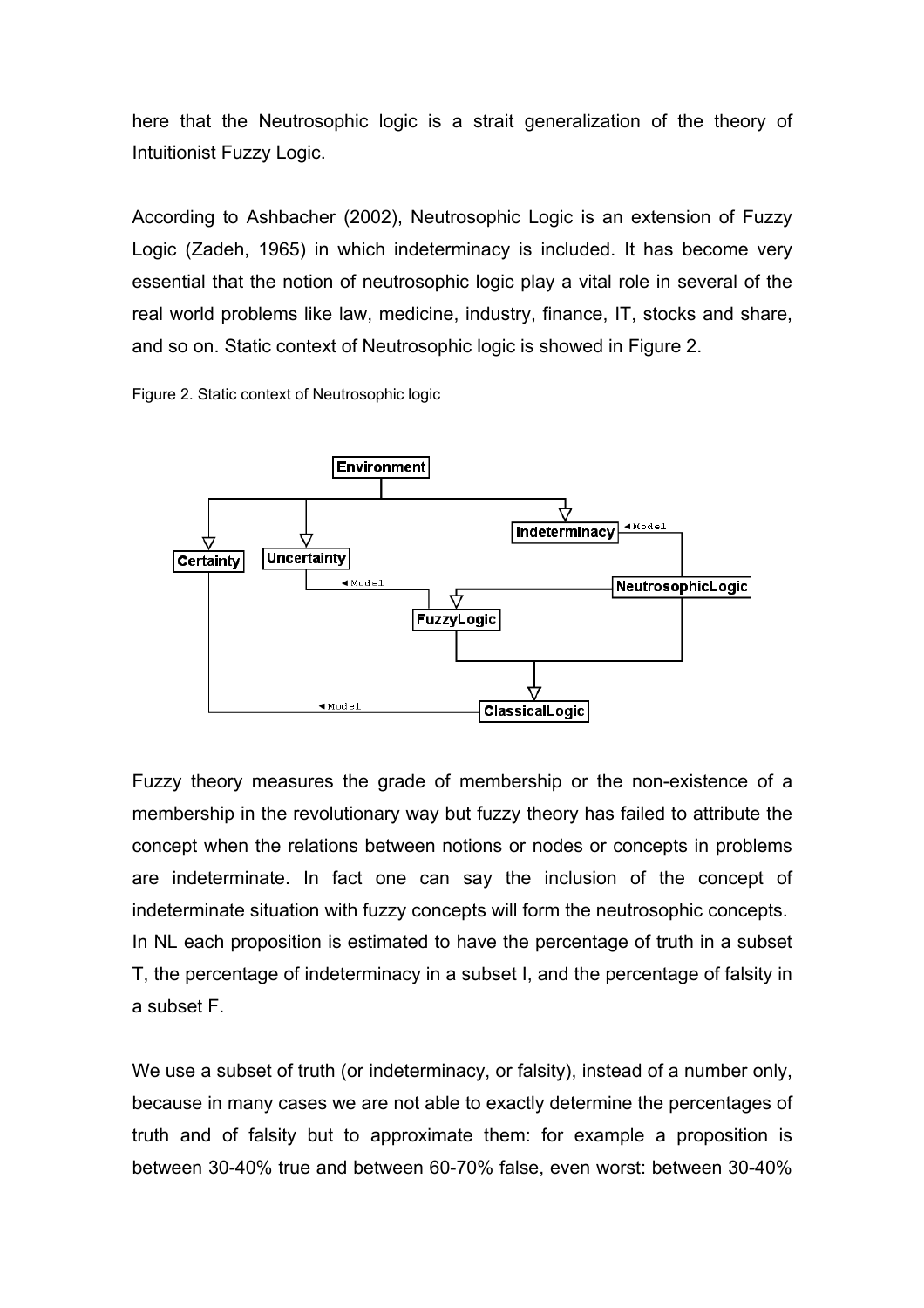or 45-50% true (according to various analyzers), and 60% or between 66-70% false. The subsets are not necessary intervals, but any sets (discrete, continuous, open or closed or half-open/half-closed interval, intersections or unions of the previous sets, etc.) in accordance with the given proposition.

A subset may have one element only in special cases of this logic. Statically T, I, F are subsets, but dynamically they are functions/operators depending on many known or unknown parameters.

Constants (T, I, F) truth-values, where T, I, F are standard or non-standard subsets of the non-standard interval  $\begin{vmatrix} -0.1^+ \\ 0.1 \end{vmatrix}$ , where  $n_{inf}$  = inf T + inf I + inf F ≥ 0, and  $n_{\text{sup}}$  = sup T + sup I + sup F  $\leq$  3<sup>+</sup>. Statically T, I, F are subsets, but dynamically T, I, F are functions/operators depending on many known or unknown parameters.

The NL is a formal frame trying to measure the truth, indeterminacy, and falsehood. The hypothesis is that no theory is exempted from paradoxes, because of the language imprecision, metaphoric expression, various levels or meta-levels of understanding/interpretation which might overlap.

### **3.1. Using indeterminacy in Decision Matrix Method**

We propose a redesign of the DMM called Neutrosophic Decision Matrix Method (NDMM). This proposal includes indeterminacy in alternatives' rating and not is used to weights. It is because weights are the quantified value of criteria. They are selected by the team. Therefore, an indeterminacy weight has no sense. On the other hand, it is possible to consider indeterminacy to alternatives rating.

A Neutrosophic Decision Matrix is a neutrosophic matrix with neutrosophic values (alternatives ratings or indeterminacies as elements). Consider the matrix D be defined by  $D = (a_{ij})$  where  $a_{ij}$  is the neutrosophic value of alternative i to the criterion i. D is called the rating matrix of the NDMM. In that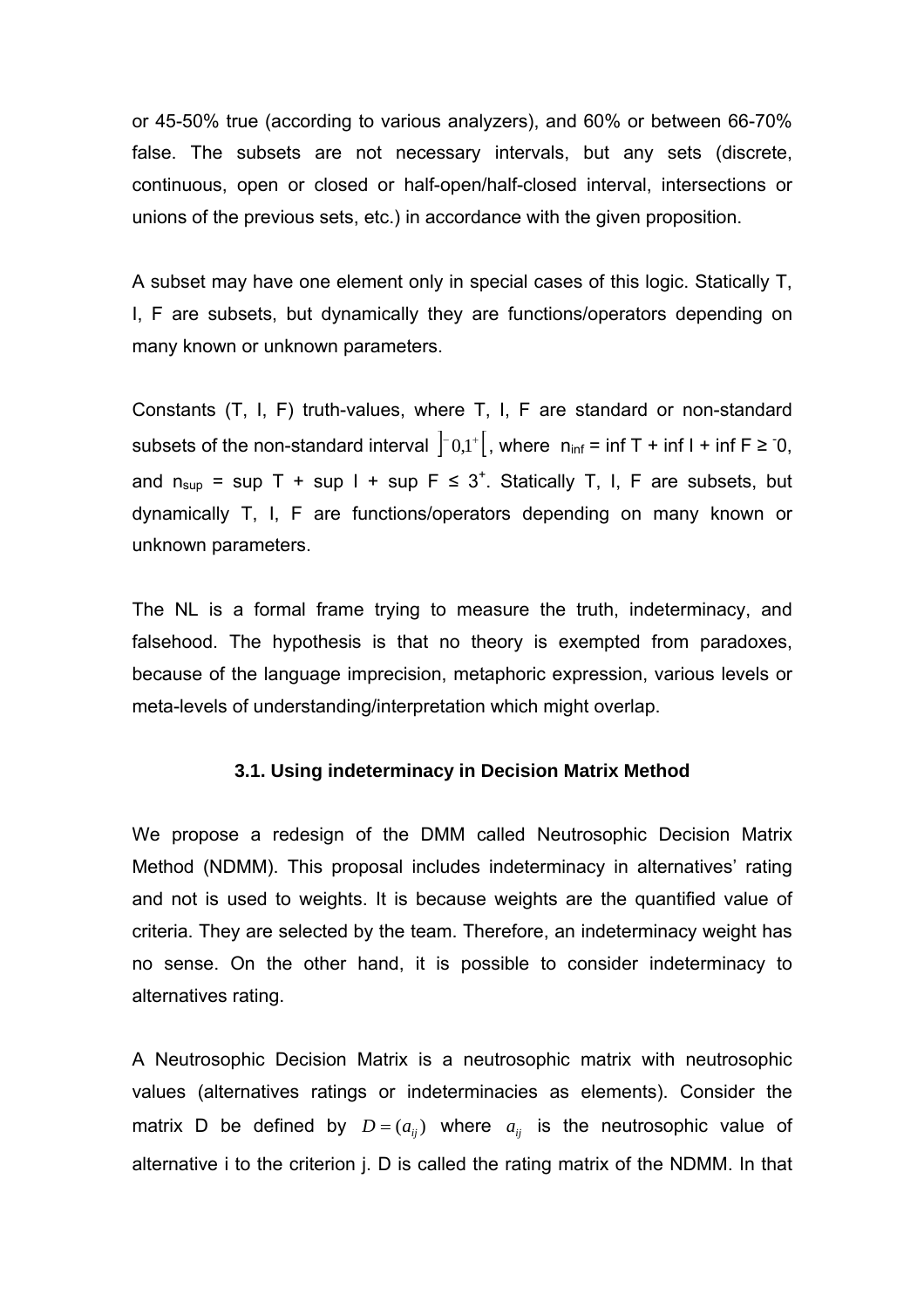sense,  $a_{ij} \subset [-1,1] \cup I$ . We would interpret this expression as representing the total group of numbers as the union of two other groups. The first interval would start at -1 and proceed toward +1. The second would be an indeterminacy value.

The total set of numbers would be all those in the first group along with the indeterminacy value. Note that  $I \in [-1,1]$ , since it is an indeterminate value in that interval. In fact, we have that  $a_{ii} = \{x | -1 \le x \le 1\}$ .

In addition, we propose a de-neutrosophication process in NDMM. This one is based on max-min values of *I* . A neutrosophic value is transformed in an interval with two values, the maximum and the minimum value for *I* . In that sense, the neutrosophic scores will be an area, where the upper limit has  $I = 1$ and the lower limit has  $I = -1$ . The solution set is  $\chi = \bigcup_{i=1}^{n}$ *n j j s* =1  $\chi =$   $|$   $|s_{i}$ , where j is the alternatives number and s is the score of each one. Any  $s_k | k \neq j$  belongs to the complement of  $\chi^c$ . Alternative selected is the global maximum in  $\chi$ . It is an alternative  $A_m$  where  $s_m^* \geq s_i \mid \forall i : i, m \in \mathcal{X}$ . De-neutrosophication process will be applied within the following application.

 $s_{m}^{*}$  is a line (y axis value fixed) represented the score of alternative  $A_{m}$ . It is possible that  $s_i \in s_j$ , since  $s_i$  is a line and  $s_j$  is an area after deneutrosophication process. We select according to

$$
\begin{cases}\ns_i & \text{if} \quad s_i > \frac{\max s_j - \min s_j}{2} + k \mid k \leq (\max s_j - s_i) \\
s_j & \text{otherwise}\n\end{cases}
$$

#### **3.2. An application**

This example illustrates the improvements of NDMM versus DMM. NDMM proposal allows to represent indeterminacy in a decisional framework. Let C be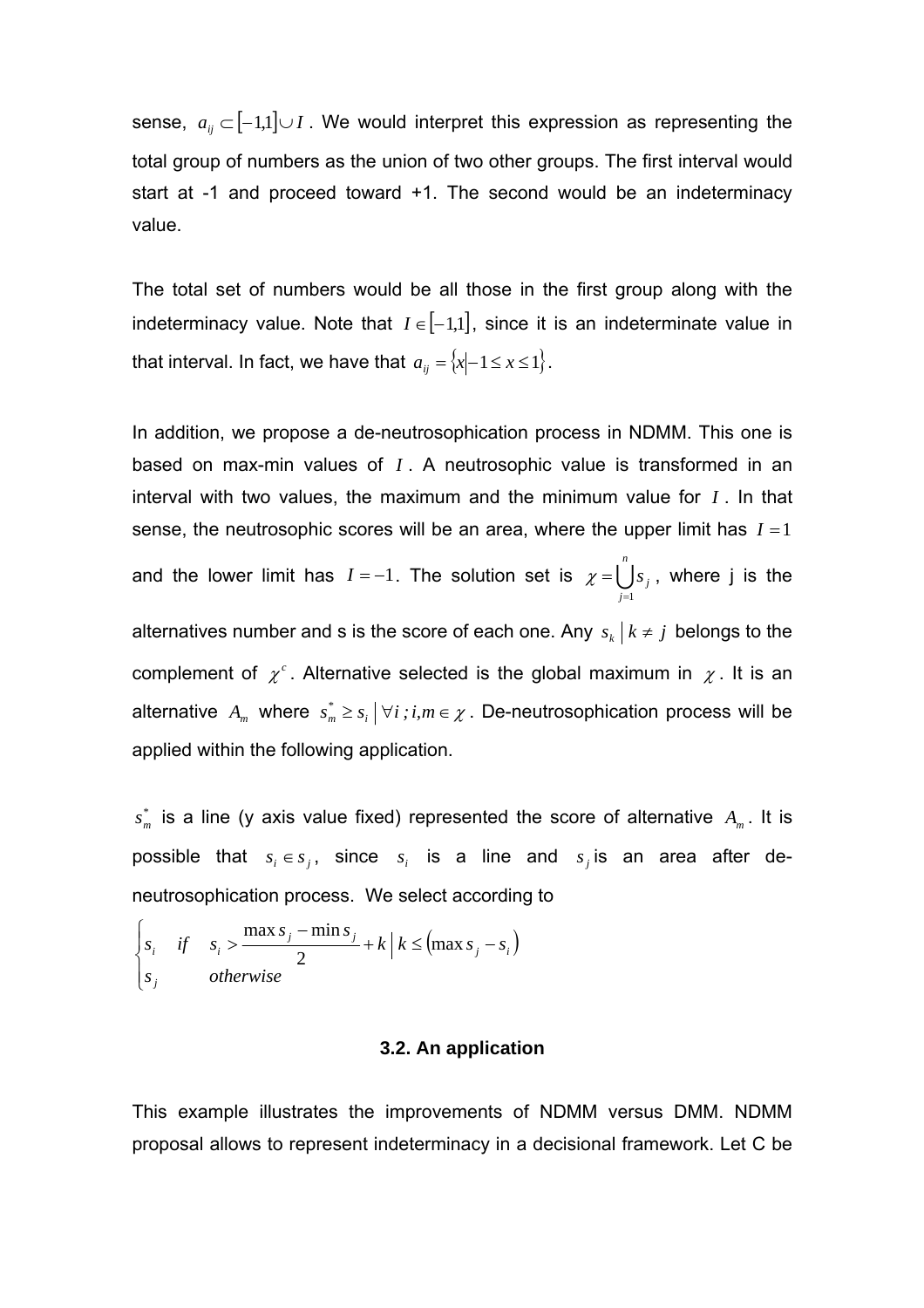the criteria vector of a decision problem.  $C = (c_1, c_2, c_3, c_4)$  where  $c_i$  belongs to the criteria dominion of the problem.

Let W be the weights criteria vector of a DMM.  $W = (w_1, w_2, w_3, w_4)$ . We have used a three-valued scale from 1 (less importance) to 3 (more importance).

 $w_4 = 1$  $\overline{a}$  $w_2 = 3$  $\begin{cases} w_3 = 2 \end{cases}$  $w_1 = 3$ 

Three different alternatives are been considering. We call it  $A_i$ , where i is the order of each one.

Consider the following Neutrosophic Decision Matrix where alternatives and ratings are showed. Each column represents the ratings for an alternative and each row gives the criterion ratings for all the alternatives.

*Neutrosophic Decision Matrix* = 
$$
\begin{pmatrix} 5 & 6 & 7 \ 2 & 1 & 5 \ 10 & 4 & 1 \ 3 & 2 & 7 \end{pmatrix}
$$

We have used a scale from 1 (less fit) to 10 (more fit). Indeterminacy is introduced in the second alternative (second criterion) and the third alternative (third criterion).

We show the *S* vector with the product of weight i by alternative j as a result.

$$
(49 \quad 28+31 \quad 40+21) = (3 \quad 3 \quad 2 \quad 1) \times \begin{pmatrix} 5 & 6 & 7 \\ 2 & 1 & 5 \\ 10 & 4 & 1 \\ 3 & 2 & 7 \end{pmatrix}
$$

The neutrosophic score of each alternative is showed.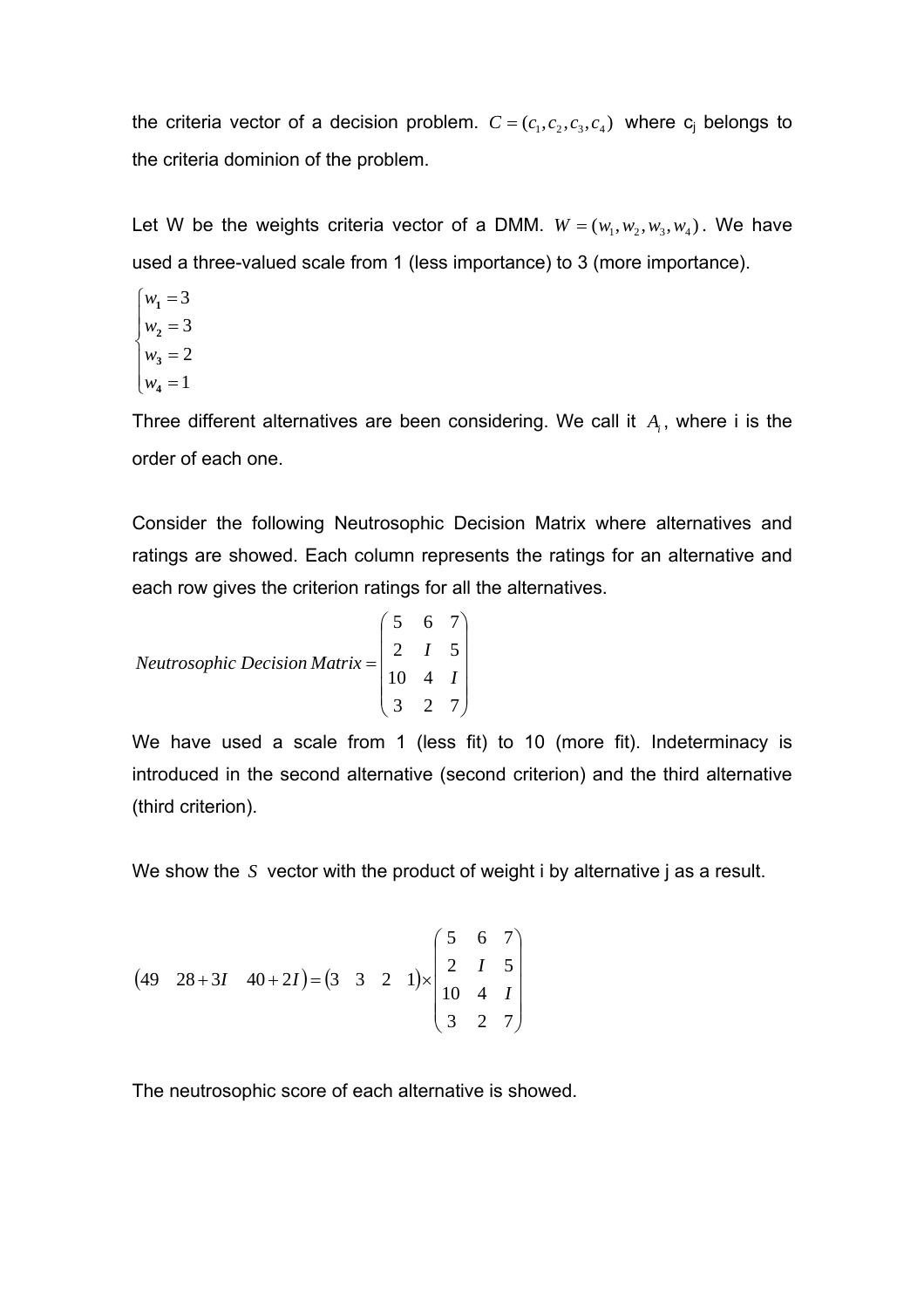$$
scoresn = \begin{cases} A_1 = 44 \\ A_2 = 28 + 3I \\ A_3 = 43 + 2I \end{cases}
$$

If we consider scores got for second and third alternatives as equations the representation would be the showed in Figure 3. Obviously,  $A_1$  is the best option.





The next step is the de-neutrosophication process. We replace  $I \in [0,1]$  both maximum and minimum values.

$$
scores_d = \begin{cases} A_1 = 44 \\ A_2 = [28, 31] \\ A_3 = [43, 45] \end{cases}
$$

Figure 4 shows the de-neutrosophic results. The results show alternatives 2 and 3 as areas. In this case  $0 \le k \le 1$ . A<sub>3</sub> will be selected if and only if  $k > 0$ . It is more realistic view from DMM.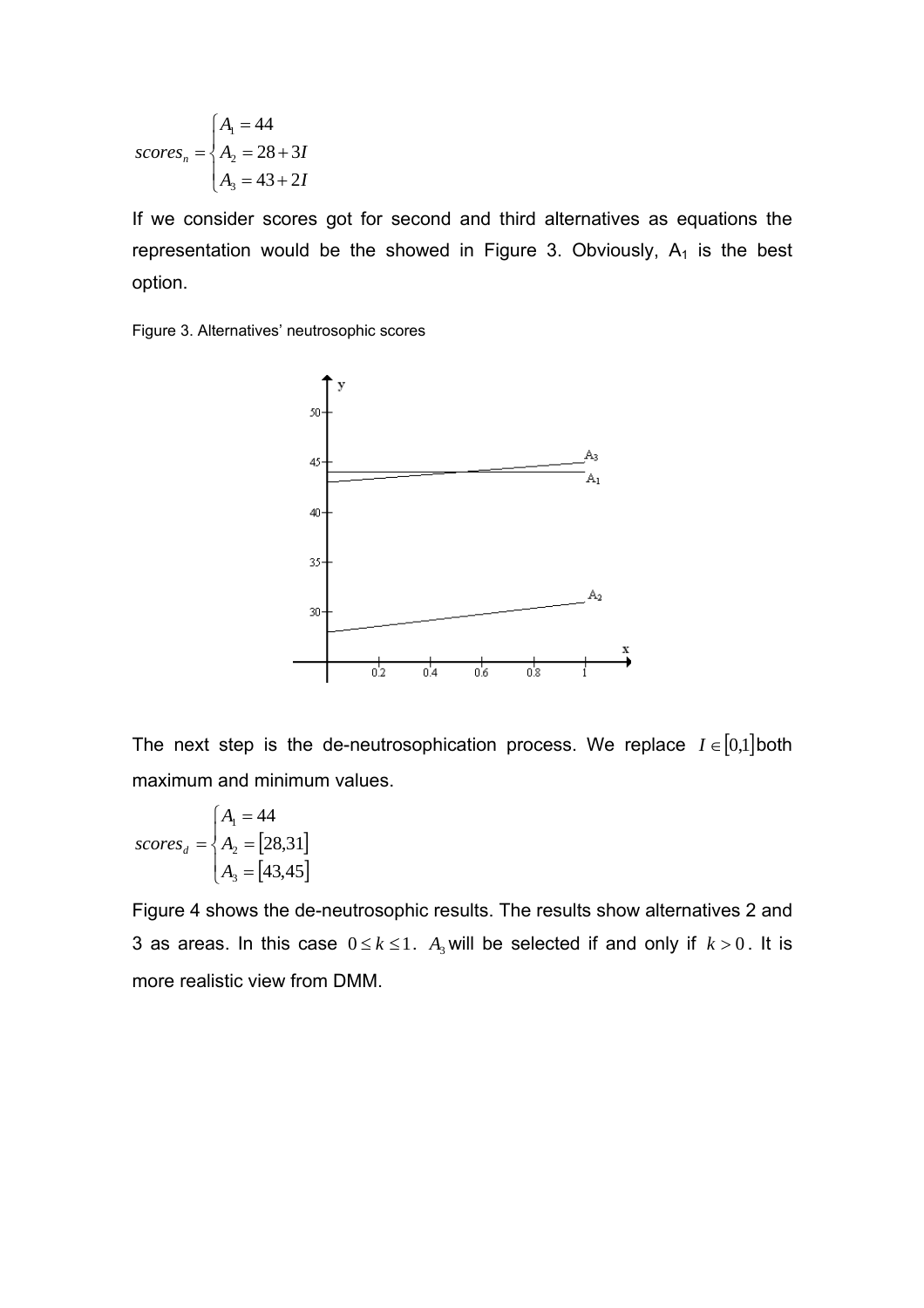Figure 4. Alternatives' de-neutrosophic scores



#### 4. CONCLUSIONS

Numerous scientific publications address the issue of decision making in every fields. But, little efforts have been done for processing indeterminacy in this context. This paper shows a formal method for processing indeterminacy in Decision Matrix Method and include a de-neutrosophication process.

The main outputs of this paper are two-folds: it provides a neutrosophic tool for decision making and it also includes indeterminacy in a decision tool. In this paper a renewed Decision Matrix Method has been proposed. As a methodological support, we have used Neutrosophic Logic. This emerging logic extends the limits of information for supporting decision making and so on.

Using NDMM decision makers are not forced to select ratings when their knowledge is not enough for it. In that sense, NDMM is a more realistic tool since experts' judgements are focused on their expertise.

Anyway, more research is needed about Neutrosophic logic limit and applications. Incorporating the analysis of NDMM, the study proposes an innovative way for decision making.